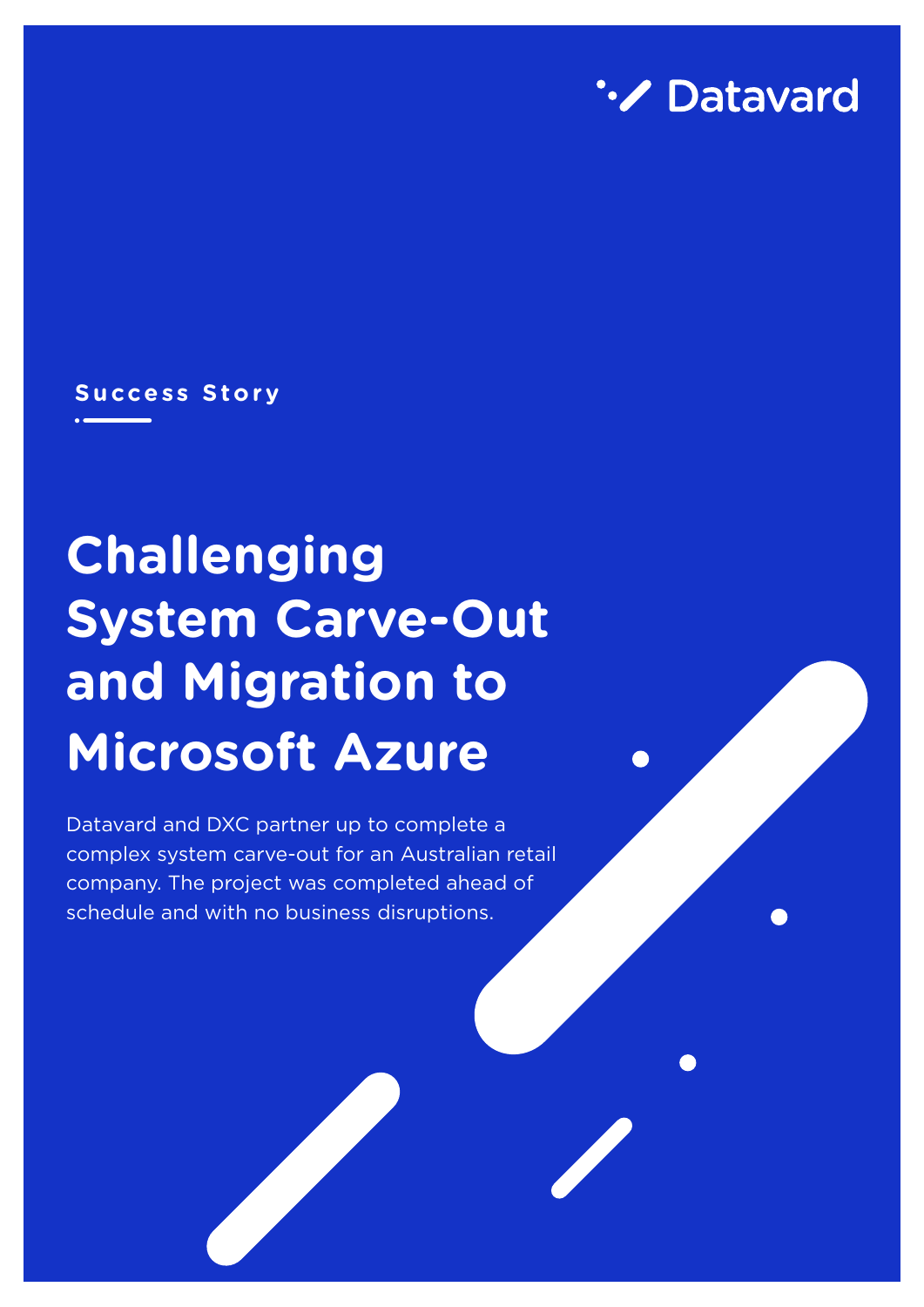#### **Extremely challenging system carve-out**

An Australian retail company had to extract their New Zealand subsidiary (Net Xpress) to a separate hosting location. The goal was to carve out necessary data and move it to Microsoft Azure. The project had demanding requirements and posed many challenges.

The standard "clone-and-delete" approach was not possible due to the large size of the original ERP system (9TB). All HQ functions required decentralising by the new owners in less than 6 months, including the IT & ERP infrastructure. The downtime requirement for this project was reduced to only 16 hours.

Apart from the extremely complex IT environment and time spans, what made the situation even more challenging is that the two separated entities were to become competitors. This meant that ensuring data confidentiality between the Australian and New Zealand entities was very high on the agenda.





*"Many partners we approached declined to partake – they said it couldn't be done. Net Xpress went live 5 days ahead of schedule, with no customer disruption and volumes traded more than 10% up during Q1."*

> **Joe Taylor** CEO Net Xpress

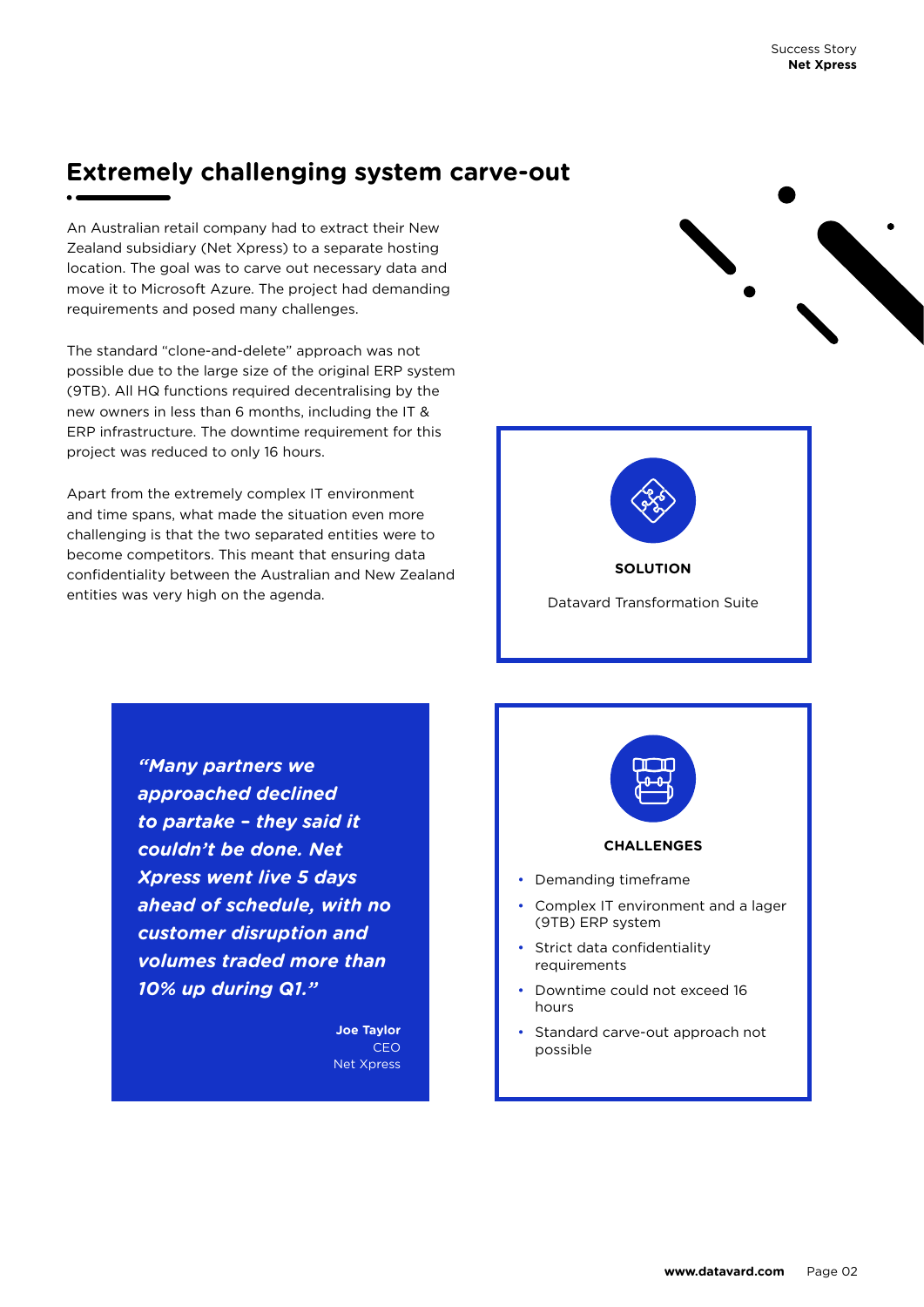#### **Datavard and DXC take on the challenge**

Datavard and DXC partnered up to run this complex project and support the retail company. Datavard was responsible for the complete technical delivery of the solution. For this project, we used the Datavard Transformation Suite, developed specifically for automating and expediting all kinds of transformations, including scenarios such as carve-outs, S/4HANA migrations, system harmonizations, Cloud Lift'n'Shift, and many more.

While the standard carve-out approach was not possible, Datavard opted for selecting and migrating a single Company Code and all underlying objects. Datavard consultants also enhanced the selection criteria based on countries and time to split migration into uptime and downtime migration. As a result, Datavard was able to significantly reduce the overall downtime.

Datavard automated and streamlined data carve-out for both ECC and BW, including system duplication via the lean system copy technology. In order to comply with confidentiality requirements, migration was a three step process, with a full copy of the source company landscape sent to a secure staging environment on Azure, whereby data was cleansed, reviewed , signed off, and released to the subsidiary for importing.

#### **The carve-out is finished on time and in budget**

After shutting down the systems five days ahead of schedule, Net Xpress was fully operational for the next business day. The downtime for data migration took only 13 hours and caused no business disruption. All sensitive information was successfully carved-out and safely migrated to MS Azure.

Whilst primary objective was separation, the platform is now ready to start digital transformation, including the adoption of S/4HANA, and realising business process improvements and higher degrees of automation for business efficiency. New customers are onboarded seamlessly, and volumes traded more than 10% up during the first quarter. Net Express now enjoys a robust platform ready for future growth.



*"Datavard really know system landscape transformation inside out and the team are a breeze to work with."*

> **Theo Van Dijk** Principal Solution Architect DXC